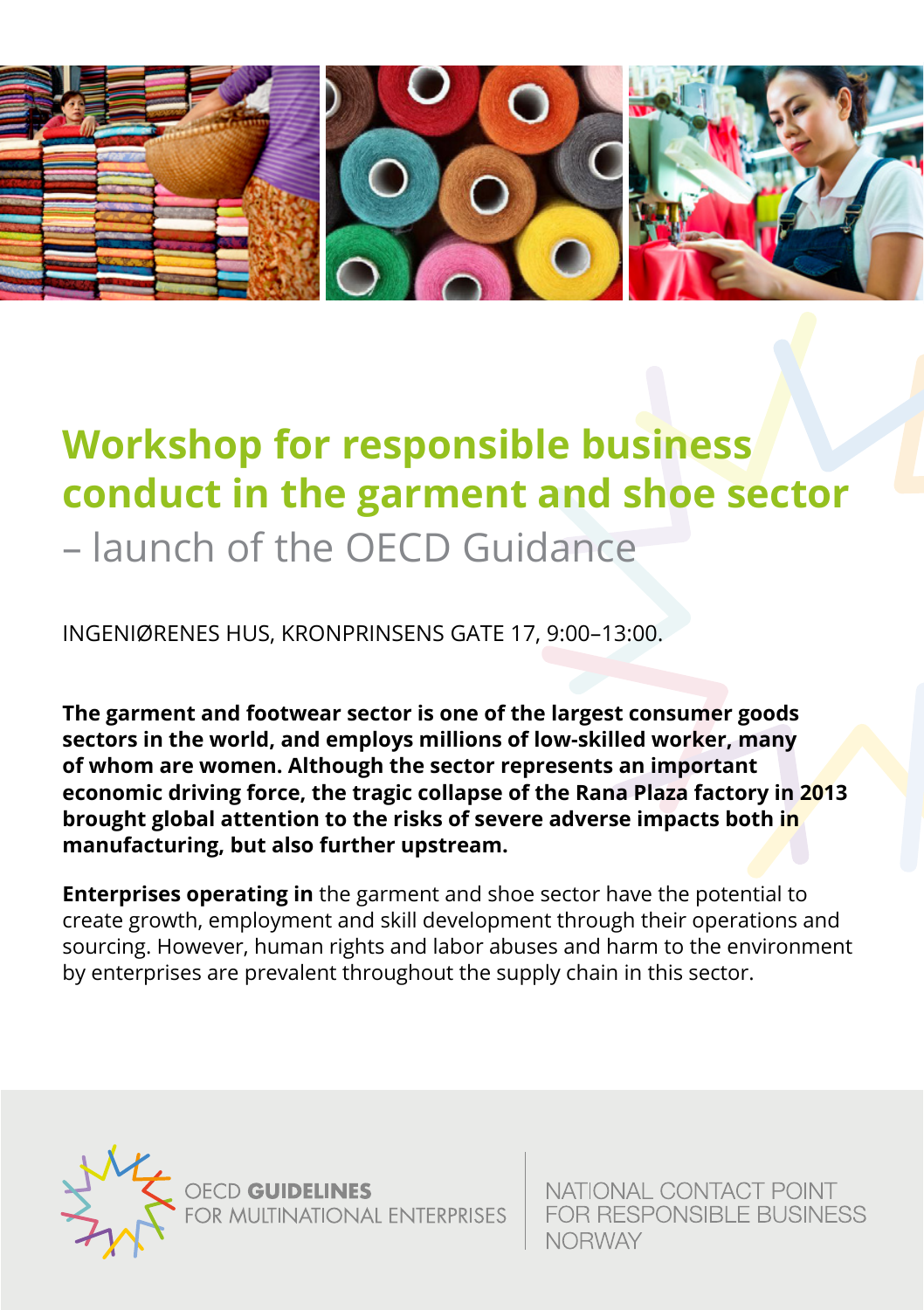The OECD Due Diligence Guidance for Responsible Supply Chains in the Garment and Footwear Sector was developed by the OECD through a multi-stakeholder process. The Guidance aims to help enterprises implement the due diligence recommendations contained in the OECD Guidelines for Multinational Enterprises. Furthermore, the Guidance supports a common understanding of due diligence and responsible supply chain management in the sector

The Guidance provides recommendations for enterprises on how to implement due diligence in their own operations and in their supply chains. It provides specific advice in a complex sector, and is a helpful tool for businesses operating in the sector.

The workshop will focus on specific scenarios within the sector, tailored to a Norwegian context.

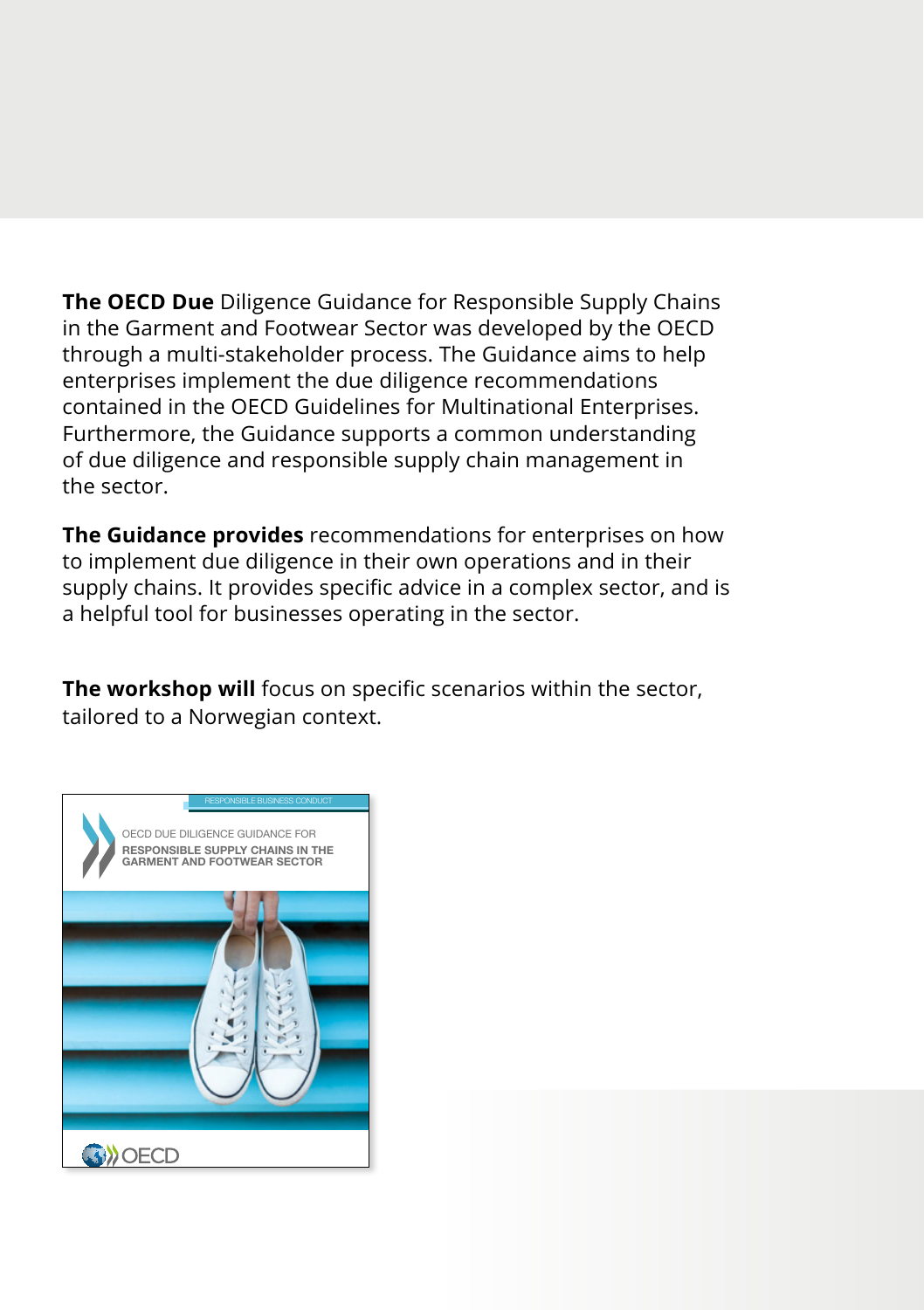## **Program:**

| Welcome                                                            | <b>Frode Elgesem,</b> member of the<br>Norwegian OECD Contact Point                                                                                    |
|--------------------------------------------------------------------|--------------------------------------------------------------------------------------------------------------------------------------------------------|
| Presentation of the Guidance Jennifer Schappert, Policy<br>and Q/A | Analyst, OECD                                                                                                                                          |
| Coffee break                                                       |                                                                                                                                                        |
| Case scenario workshop                                             | In cooperation with Ethical<br>Trading Initiative Norway (Katrine<br>Karlsen) and HM - Norway<br>(Luisa Book).                                         |
|                                                                    | Participants will be presented<br>with the different dilemmas<br>and will discuss in smaller<br>groups. The scenarios target<br>Norwegian enterprises. |
|                                                                    |                                                                                                                                                        |